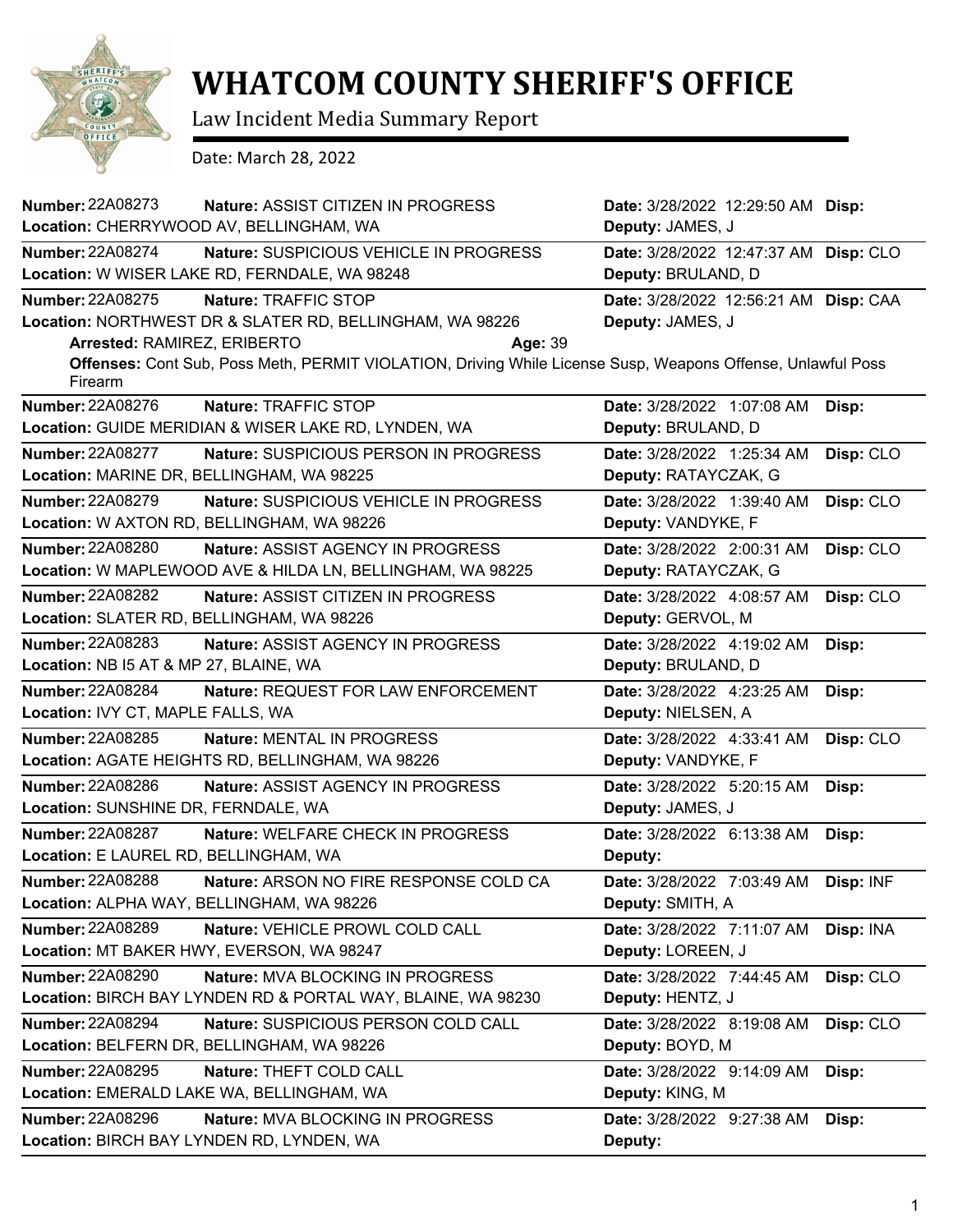| <b>Number: 22A08297</b>                                | <b>Nature: MVA INJURY IN PROGRESS</b>             | Date: 3/28/2022 9:27:38 AM Disp: CLO                     |           |
|--------------------------------------------------------|---------------------------------------------------|----------------------------------------------------------|-----------|
|                                                        | Location: BIRCH BAY LYNDEN RD, FERNDALE, WA 98248 | Deputy: MOYES, K                                         |           |
| Number: 22A08298                                       | Nature: HARASSMENT COLD CALL                      | Date: 3/28/2022 9:30:00 AM                               | Disp:     |
| Location: CREEKSIDE LN, BELLINGHAM, WA                 |                                                   | Deputy: KING, M                                          |           |
| <b>Number: 22A08299</b>                                | Nature: MENTAL COLD CALL                          | Date: 3/28/2022 9:44:38 AM Disp:                         |           |
|                                                        | Location: AGATE HEIGHTS RD, BELLINGHAM, WA        | Deputy: KLIX, J                                          |           |
| Number: 22A08300                                       | <b>Nature: VEHICLE ABANDONED IN PROGRESS</b>      | Date: 3/28/2022 10:14:42 AM Disp: ACT                    |           |
|                                                        | Location: ALDERWOOD AVE, BELLINGHAM, WA 98225     | Deputy: SMITH, A                                         |           |
| Number: 22A08301                                       | Nature: WATCH FOR IN PROGRESS                     | Date: 3/28/2022 10:55:45 AM Disp:                        |           |
|                                                        | Location: E SMITH RD & SAND RD, BELLINGHAM, WA    | Deputy:                                                  |           |
| <b>Number: 22A08302</b>                                | Nature: ALARM AUDIBLE IN PROGRESS                 | Date: 3/28/2022 10:56:26 AM Disp: CLO                    |           |
| Location: PHEASANT DR, BLAINE, WA 98230                |                                                   | Deputy: SMITH, A                                         |           |
| <b>Number: 22A08303</b>                                | Nature: DOMESTIC VERBAL IN PROGRESS               | Date: 3/28/2022 11:07:05 AM Disp:                        |           |
| Location: SLATER RD, FERNDALE, WA                      |                                                   | Deputy: SMITH, A                                         |           |
| Number: 22A08304                                       | Nature: CIVIL PROBLEM COLD CALL                   | Date: 3/28/2022 11:07:08 AM Disp: CLO                    |           |
| Location: FROST RD, SUMAS, WA 98295                    |                                                   | Deputy: KARB, J                                          |           |
| Number: 22A08305                                       | Nature: DOMESTIC VERBAL IN PROGRESS               | Date: 3/28/2022 11:21:08 AM Disp:                        |           |
| Location: DARDU RD, MAPLE FALLS, WA                    |                                                   | Deputy: LARSONCOOLEY, B                                  |           |
| Number: 22A08306                                       | Nature: WELFARE CHECK IN PROGRESS                 | Date: 3/28/2022 11:21:54 AM Disp:                        |           |
|                                                        | Location: WOODPECKER PL, BELLINGHAM, WA           | Deputy: LOREEN, J                                        |           |
| Number: 22A08307                                       | Nature: MENTAL IN PROGRESS                        | Date: 3/28/2022 11:22:06 AM Disp:                        |           |
|                                                        | Location: WOODPECKER PL, BELLINGHAM, WA           | Deputy: KING, M                                          |           |
| <b>Number: 22A08308</b>                                | Nature: WELFARE CHECK IN PROGRESS                 | Date: 3/28/2022 11:22:56 AM Disp:                        |           |
|                                                        | Location: WOODPECKER PL, BELLINGHAM, WA           | Deputy:                                                  |           |
|                                                        |                                                   |                                                          |           |
| <b>Number: 22A08309</b>                                | Nature: WELFARE CHECK IN PROGRESS                 |                                                          |           |
|                                                        | Location: WOODPECKER PL, BELLINGHAM, WA           | Date: 3/28/2022 11:25:30 AM Disp:<br>Deputy:             |           |
| Number: 22A08310                                       | Nature: SERVE WARRANT IN PROGRESS                 |                                                          |           |
|                                                        | Location: GUIDE MERIDIAN, LYNDEN, WA 98264        | Date: 3/28/2022 11:53:11 AM Disp: CLO<br>Deputy: KARB, J |           |
| Number: 22A08312                                       | Nature: TRESPASS IN PROGRESS                      |                                                          |           |
| Location: KENDALL RD, MAPLE FALLS, WA                  |                                                   | Date: 3/28/2022 12:31:30 PM Disp:<br>Deputy: KING, M     |           |
| Number: 22A08314                                       | Nature: IMPOUND PRIVATE COLD CALL                 |                                                          |           |
| Location: E POLE RD, LYNDEN, WA                        |                                                   | Date: 3/28/2022 12:59:47 PM Disp:<br>Deputy:             |           |
|                                                        |                                                   |                                                          |           |
| Number: 22A08315<br>Location: CABLE ST, BELLINGHAM, WA | Nature: ANIMAL PROBLEM IN PROGRESS                | Date: 3/28/2022 1:02:44 PM<br>Deputy: BAUMAN, L          | Disp:     |
| <b>Number: 22A08317</b>                                |                                                   |                                                          |           |
| Location:                                              | Nature: SHOTS COLD CALL                           | Date: 3/28/2022 1:33:10 PM<br>Deputy: KING, M            | Disp:     |
| Number: 22A08319                                       | Nature: VEHICLE PROWL COLD CALL                   |                                                          |           |
|                                                        | Location: BELFERN DR, BELLINGHAM, WA 98226        | Date: 3/28/2022 1:41:55 PM<br>Deputy: SMITH, A           | Disp: CLO |
| Number: 22A08321                                       | Nature: REFER TO WSP IN PROGRESS                  | Date: 3/28/2022 1:46:09 PM                               |           |
| Location: NOOKSACK RD & LINDSAY RD, WA                 |                                                   | Deputy:                                                  | Disp:     |
| <b>Number: 22A08322</b>                                | Nature: THEFT COLD CALL                           | Date: 3/28/2022 1:56:40 PM                               | Disp: INA |
|                                                        | Location: CASCADE LN, BELLINGHAM, WA 98229        | Deputy: LOREEN, J                                        |           |
| <b>Number: 22A08323</b>                                | Nature: THREAT IN PROGRESS                        | Date: 3/28/2022 2:12:23 PM                               | Disp:     |
| Location: RURAL AV, FERNDALE, WA                       |                                                   | Deputy: INGERMANN, N                                     |           |
| Number: 22A08326                                       | Nature: SUSPICIOUS VEHICLE COLD CALL              | Date: 3/28/2022 2:48:59 PM                               |           |
| Location: PORTAL WAY, BLAINE, WA 98230                 |                                                   | Deputy: HEYSTEK, L                                       | Disp: CLO |
| Number: 22A08328                                       | Nature: SUSPICIOUS PERSON COLD CALL               | Date: 3/28/2022 3:15:22 PM                               | Disp: CLO |
|                                                        | Location: PROBERT PL, BELLINGHAM, WA 98225        | Deputy: MELLEMA, S                                       |           |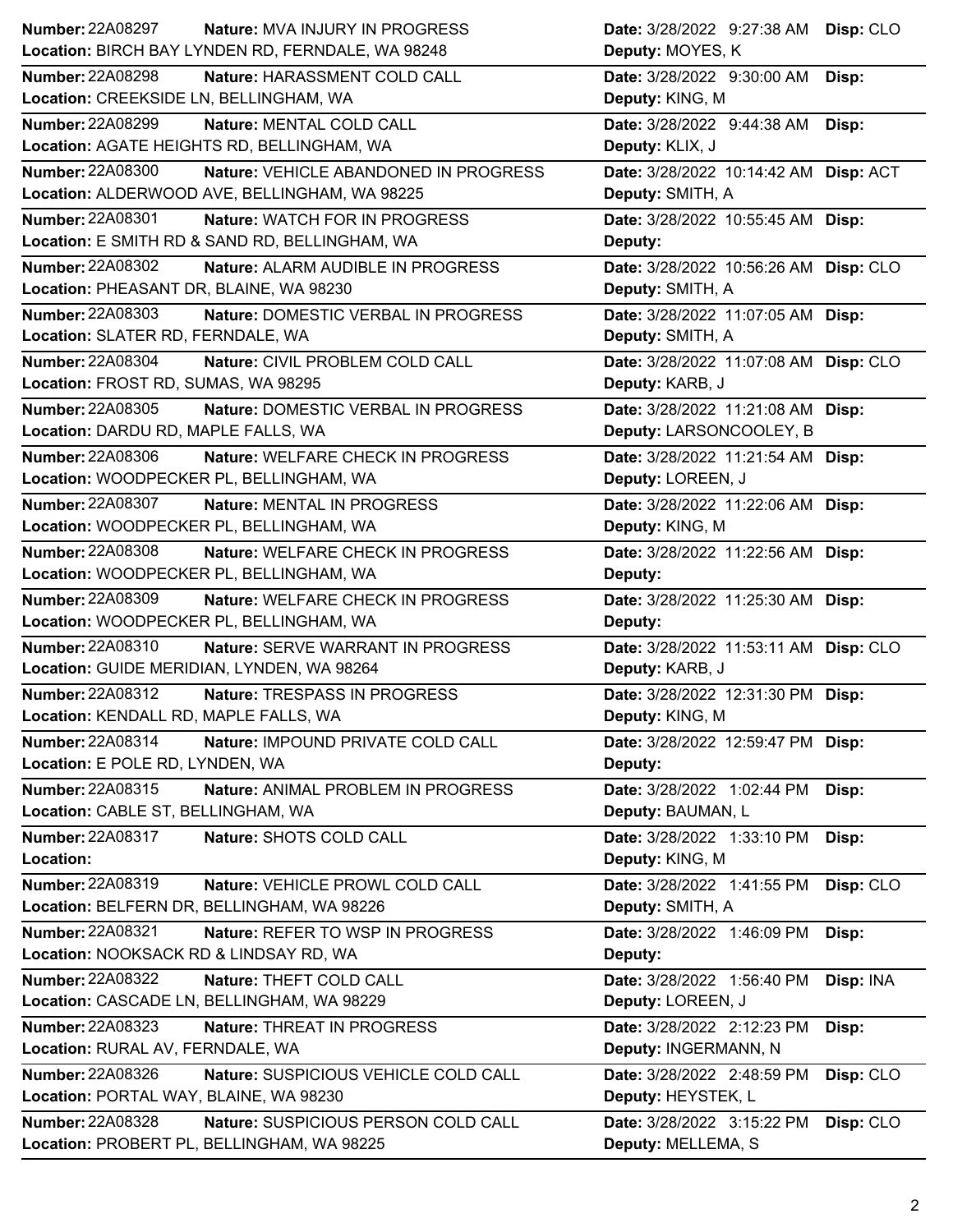| <b>Number: 22A08330</b><br><b>Nature: TRAFFIC HAZARD IN PROGRESS</b> | Date: 3/28/2022 3:21:48 PM<br>Disp: CLO |
|----------------------------------------------------------------------|-----------------------------------------|
| Location: GUIDE MERIDIAN, LYNDEN, WA 98264                           | Deputy: ANDERS, J                       |
| <b>Number: 22A08331</b><br>Nature: MVA BLOCKING IN PROGRESS          | Date: 3/28/2022 3:22:50 PM<br>Disp:     |
| Location: E SMITH RD, BELLINGHAM, WA 98226                           | Deputy: MOYES, K                        |
| Number: 22A08332<br>Nature: WELFARE CHECK IN PROGRESS                | Date: 3/28/2022 3:28:21 PM<br>Disp:     |
| Location: POPPY CT, MAPLE FALLS, WA                                  | Deputy:                                 |
| <b>Number: 22A08333</b><br>Nature: WELFARE CHECK IN PROGRESS         | Date: 3/28/2022 3:31:14 PM<br>Disp: CLO |
| Location: VAN WYCK LN, BELLINGHAM, WA 98226                          | Deputy: WOOD, B                         |
| <b>Number: 22A08334</b><br>Nature: TRAFFIC CONTROL IN PROGRESS       | Date: 3/28/2022 3:35:10 PM<br>Disp:     |
| Location: E SMITH RD, BELLINGHAM, WA                                 | Deputy:                                 |
| Number: 22A08335<br>Nature: TRANSPORT-POLICE IN PROGRESS             | Date: 3/28/2022 3:36:10 PM<br>Disp:     |
| Location:                                                            | Deputy:                                 |
| Number: 22A08336<br>Nature: SEX OFFENDER REGISTRATION                | Date: 3/28/2022 3:43:52 PM<br>Disp: CLO |
| Location: ROMA RD, BELLINGHAM, WA 98226                              | Deputy: LARSONCOOLEY, B                 |
| Number: 22A08337<br>Nature: JUVENILE PROBLEM IN PROGRESS             | Date: 3/28/2022 3:52:20 PM<br>Disp: CLO |
| Location: ANDERSON RD, BLAINE, WA 98230                              | Deputy: HEYSTEK, L                      |
| <b>Number: 22A08339</b><br>Nature: VEHICLE PROWL COLD CALL           | Date: 3/28/2022 10:31:10 AM Disp: CLO   |
| Location: LOCUST RD, BELLINGHAM, WA 98225                            | Deputy: BOYD, M                         |
| Number: 22A08340<br>Nature: SEX OFFENDER REGISTRATION                | Date: 3/28/2022 4:49:26 PM<br>Disp: INF |
| Location: CAIN LAKE RD, SEDRO WOOLLEY, WA 98284                      | Deputy: WOOD, B                         |
| <b>Number: 22A08341</b><br>Nature: FORGERY COLD CALL                 | Date: 3/28/2022 2:26:26 PM<br>Disp: CLO |
| Location: GOLDEN VALLEY DR, MAPLE FALLS, WA 98266                    | Deputy: BOYD, M                         |
| Number: 22A08342<br>Nature: KIN NOTIFICATION IN PROGRESS             | Date: 3/28/2022 5:00:01 PM<br>Disp:     |
| Location: PELICAN PL, POINT ROBERTS, WA                              | Deputy:                                 |
|                                                                      |                                         |
| <b>Number: 22A08343</b><br>Nature: IMPOUND PRIVATE IN PROGRESS       | Date: 3/28/2022 5:18:58 PM<br>Disp:     |
| Location: SAND RD, BELLINGHAM, WA                                    | Deputy:                                 |
| Number: 22A08344<br>Nature: TRESPASS IN PROGRESS                     | Date: 3/28/2022 5:19:26 PM<br>Disp: CLO |
| Location: VALLEY VIEW RD, CUSTER, WA 98240                           | Deputy: MELLEMA, S                      |
| <b>Number: 22A08345</b><br>Nature: PARKING PROBLEM IN PROGRESS       | Date: 3/28/2022 5:25:38 PM<br>Disp:     |
| Location: EMERALD LAKE WA, BELLINGHAM, WA                            | Deputy:                                 |
| <b>Number: 22A08346</b><br>Nature: VEHICLE THEFT COLD CALL           | Date: 3/28/2022 5:41:28 PM<br>Disp: CLO |
| Location: MEDCALF RD, BELLINGHAM, WA 98226                           | Deputy: ANDERS, J                       |
| Number: 22A08347<br>Nature: SUSPICIOUS VEHICLE IN PROGRESS           | Date: 3/28/2022 6:00:33 PM<br>Disp: CLO |
| Location: CONIFER DR & ENTERPRISE RD, FERNDALE, WA 98248             | Deputy: INGERMANN, N                    |
| Number: 22A08348<br>Nature: JUVENILE PROBLEM COLD CALL               | Date: 3/28/2022 6:16:21 PM<br>Disp: CLO |
| Location: ROEDER AVE, BELLINGHAM, WA 98225                           | Deputy: PAZ, A                          |
| Number: 22A08349<br>Nature: SUSPICIOUS PERSON IN PROGRESS            | Date: 3/28/2022 6:29:33 PM<br>Disp: CLO |
| Location: MECKLEM RD & SUTTON LN, EVERSON, WA 98247                  | Deputy: INGERMANN, N                    |
| Number: 22A08350<br>Nature: RUNAWAY COLD CALL                        | Date: 3/28/2022 6:45:32 PM<br>Disp: ACT |
| Location: PATRICK CT, BELLINGHAM, WA 98226                           | Deputy: WOOD, B                         |
| <b>Number: 22A08351</b><br>Nature: SUSPICIOUS VEHICLE IN PROGRESS    | Date: 3/28/2022 6:43:56 PM<br>Disp:     |
| Location: HANNEGAN RD, BELLINGHAM, WA                                | Deputy:                                 |
| Number: 22A08352<br>Nature: ALARM AUDIBLE IN PROGRESS                | Date: 3/28/2022 7:08:36 PM<br>Disp:     |
| Location: NORTHGATE SPUR, FERNDALE, WA                               | Deputy:                                 |
| <b>Number: 22A08353</b><br>Nature: WELFARE CHECK IN PROGRESS         | Date: 3/28/2022 7:03:28 PM              |
| Location: LAKE WHATCOM BLVD UNIT 3B, BELLINGHAM, WA 98229            | Disp: CLO<br>Deputy: INGERMANN, N       |
| <b>Number: 22A08354</b><br>Nature: SUSPICIOUS CIRCUMSTANCES COLD     | Date: 3/28/2022 7:18:42 PM<br>Disp: ACT |